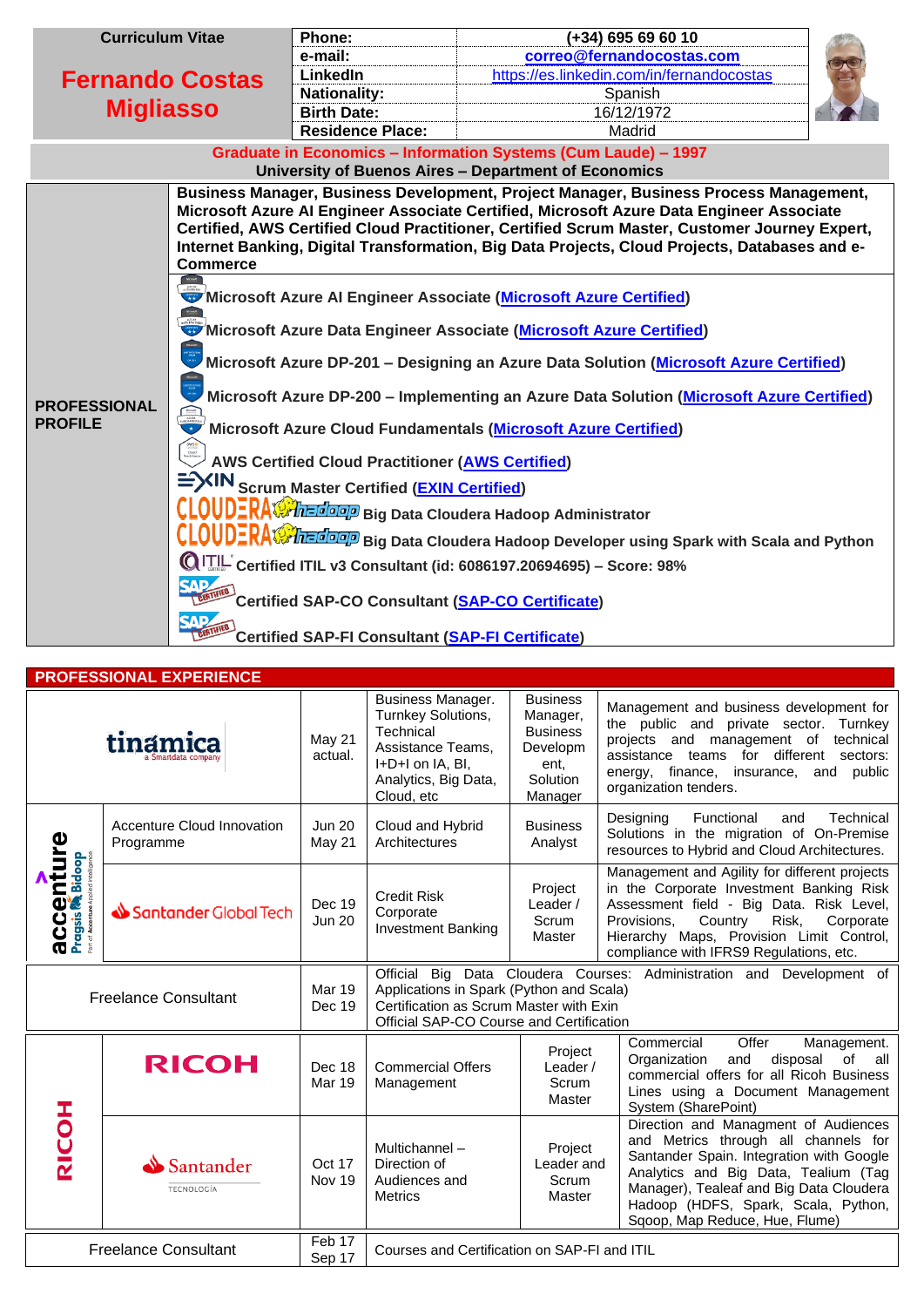|                                 | <b>ORRED</b>                                                                                                  |                                | <b>Jun 16</b><br>Jan 17 | Labs<br>Correos<br><b>Business</b><br>Center<br>SME Incubator                                                                                  |                                                                     |                                                                                                                                  | Direction<br>Coordination,<br>and<br>head<br>responsible for a new Business Centre<br>project (supply, hardware and software)<br>Integration with newest technologies                                                                                                                                                                                        |  |
|---------------------------------|---------------------------------------------------------------------------------------------------------------|--------------------------------|-------------------------|------------------------------------------------------------------------------------------------------------------------------------------------|---------------------------------------------------------------------|----------------------------------------------------------------------------------------------------------------------------------|--------------------------------------------------------------------------------------------------------------------------------------------------------------------------------------------------------------------------------------------------------------------------------------------------------------------------------------------------------------|--|
| serm                            |                                                                                                               |                                | <b>Jun 16</b><br>Jan 17 | <b>Business</b><br>Consultancy and ERP<br>implementation                                                                                       |                                                                     |                                                                                                                                  | ERP<br><b>Business</b><br>consultancy<br>and<br>implementation of a Cloud solution owned<br>by Sermicro Group                                                                                                                                                                                                                                                |  |
|                                 |                                                                                                               |                                | <b>Jun 16</b><br>Jan 17 | Real Time Dashboard<br>Multichannel<br>and<br>Ticketing/Tracking<br>System                                                                     |                                                                     | Project<br>Leader and<br>Scrum<br>Master                                                                                         | Definition and<br>implementation<br>of a<br>Ticketing<br>Multichannel<br>and Tracking<br>System + real time Dashboard. - BI - MS<br>Visual Studio 2012 - SQL Server 2008<br>R <sub>2</sub>                                                                                                                                                                   |  |
|                                 | Santander<br>isban                                                                                            |                                | Feb 12<br>May 16        | <b>Private Area Portals</b><br>Internet<br>Corporate<br>Consumer Finance,<br>Web and Mobility:<br>Spain, Brasil, Mexico,<br>Germany and others | Retail,<br>and                                                      |                                                                                                                                  | Definition, Control<br>Management<br>and<br>during the whole<br>project life cycle<br>(Internet Retail): PDP1 (Budgeting), PDP2<br>(Definition of DDRs, Test Cases, Mock-<br>Development Management and<br>up),<br>Deployment Tests until in Production.<br>Agile Methodologies (ISBAN). - Liferay<br>Portals. Integration with Cloudera Hadoop<br>Datalake. |  |
|                                 | <b>Freelance SME Consultant</b>                                                                               |                                | Sep 10<br>Jan 12        | Freelance Consultant on Web Development and e-Commerce                                                                                         |                                                                     |                                                                                                                                  |                                                                                                                                                                                                                                                                                                                                                              |  |
| grupo<br>marsans                |                                                                                                               |                                | Sep 09<br><b>Jul 10</b> | Wholesale reservation<br>system for tourist<br>packs                                                                                           |                                                                     | Project<br>Leader<br>and                                                                                                         | Technical, Functional and Strategic<br>assess of the main system for<br>registration, information and management<br>of all Marsan's product lines. (Java-4<br>layers-Oracle-PL/SQL w/ objects, Delphi)<br>(Java-Oracle-Delphi)                                                                                                                               |  |
| <b>UTRar</b><br>ത               | <b>I</b> halconviajes<br><b>Ca ECUADOR</b><br><b>AirEuropa</b><br>travelplan                                  |                                | May 06<br>Aug 09        | Halcón Viajes Portal                                                                                                                           | eCommerce<br>Consultant                                             |                                                                                                                                  | Architecture and Web Development for<br>different product (Hotels, Flights, Cars,<br>etc.) (Java-Oracle-PL/SQL-4 layers)                                                                                                                                                                                                                                     |  |
|                                 | <b>Sau</b><br>1991                                                                                            | -ınance<br>ASPRO<br>May 06     |                         | Enterprise Information<br>System                                                                                                               |                                                                     | Project                                                                                                                          | Planning and Management of EIS-BI<br>Solutions - Integrated Dashboard.<br>Implementation of Excel-Olap solution by<br>Sage Finance. Microsoft-SQLServer                                                                                                                                                                                                      |  |
|                                 | <b>FEGUROS</b>                                                                                                |                                | Oct 05<br>May 06        | Enterprise<br>Information System                                                                                                               |                                                                     | Leader                                                                                                                           | Planning and Management of EIS-BI<br>Solutions - Integrated Dashboard.<br>(Microsoft-SQLServer) In-House<br>development of the OLAP reporting tool                                                                                                                                                                                                           |  |
| www.wsimarketing.com            |                                                                                                               | Nov <sub>04</sub><br>Sep 05    |                         | e-Commerce Platform<br>Portal                                                                                                                  |                                                                     | Sales, Resources and Project Management<br>Account<br>for e-Commerce Solutions<br>Manager -<br>Project Leader<br>$(PHP - mySQL)$ |                                                                                                                                                                                                                                                                                                                                                              |  |
| <b>PROFESSIONAL</b><br>training |                                                                                                               | Jan 04<br>Nov 04               | eLab                    | MTM (Metrics That<br>Matter) - Microsoft<br>LearningGuide<br>Test&Group<br>e-Books24x7                                                         |                                                                     | Business and<br>Technical<br>Consultant on<br>eLearning<br>Solutions.                                                            | Business and Technical Consultancy on the<br>Implementation of different e-Learning<br>Solutions. Heuristic Classifying Evaluation<br>Systems and Decision Support Systems<br>(Microsoft-MTM). Microsoft.NET-SQLServer<br>and integration with different technologies                                                                                        |  |
|                                 | <b>AEGON</b>                                                                                                  | <b>Jun 02</b><br>Oct 03        |                         | Home, Labour and<br>Company Insurances                                                                                                         |                                                                     | Project Leader                                                                                                                   | Management, Design and Implementation of<br>Insurance Policies Issue<br>(Microsoft-Oracle-PL/SQL)                                                                                                                                                                                                                                                            |  |
|                                 | grupo lar                                                                                                     | Sep 01<br>Jul 02               |                         | Committees<br>(Workflow)                                                                                                                       |                                                                     | Project Leader                                                                                                                   | Management, Design and Implementation of<br>schedule and mail workflow<br>(Java-Microsoft-Oracle-PL/SQL)                                                                                                                                                                                                                                                     |  |
|                                 |                                                                                                               | Aug 01<br>Dic 01               |                         | Life Insurance<br>Retirement<br>Investment                                                                                                     |                                                                     | Functional<br>Analyst                                                                                                            | Design and Development of insurance<br>calculation web-based systems.<br><b>ASP</b>                                                                                                                                                                                                                                                                          |  |
| ascom                           | <b>NEESO</b>                                                                                                  | <b>May 99</b><br><b>Jul 01</b> | Plan                    | <b>Building Quality Control</b>                                                                                                                |                                                                     | Functional<br>Analyst                                                                                                            | Client/Server Applications - Visual Basic 6.0,<br>Sybase                                                                                                                                                                                                                                                                                                     |  |
|                                 | <b>Building Warranties</b><br><b>Génesis</b><br>Car Damage Assess<br><b>Dic 98</b><br><b>May 99</b><br>System |                                |                         | Programmer<br>Analyst                                                                                                                          | Client/Server Applications - Visual Basic 6.0,<br><b>SQL Server</b> |                                                                                                                                  |                                                                                                                                                                                                                                                                                                                                                              |  |